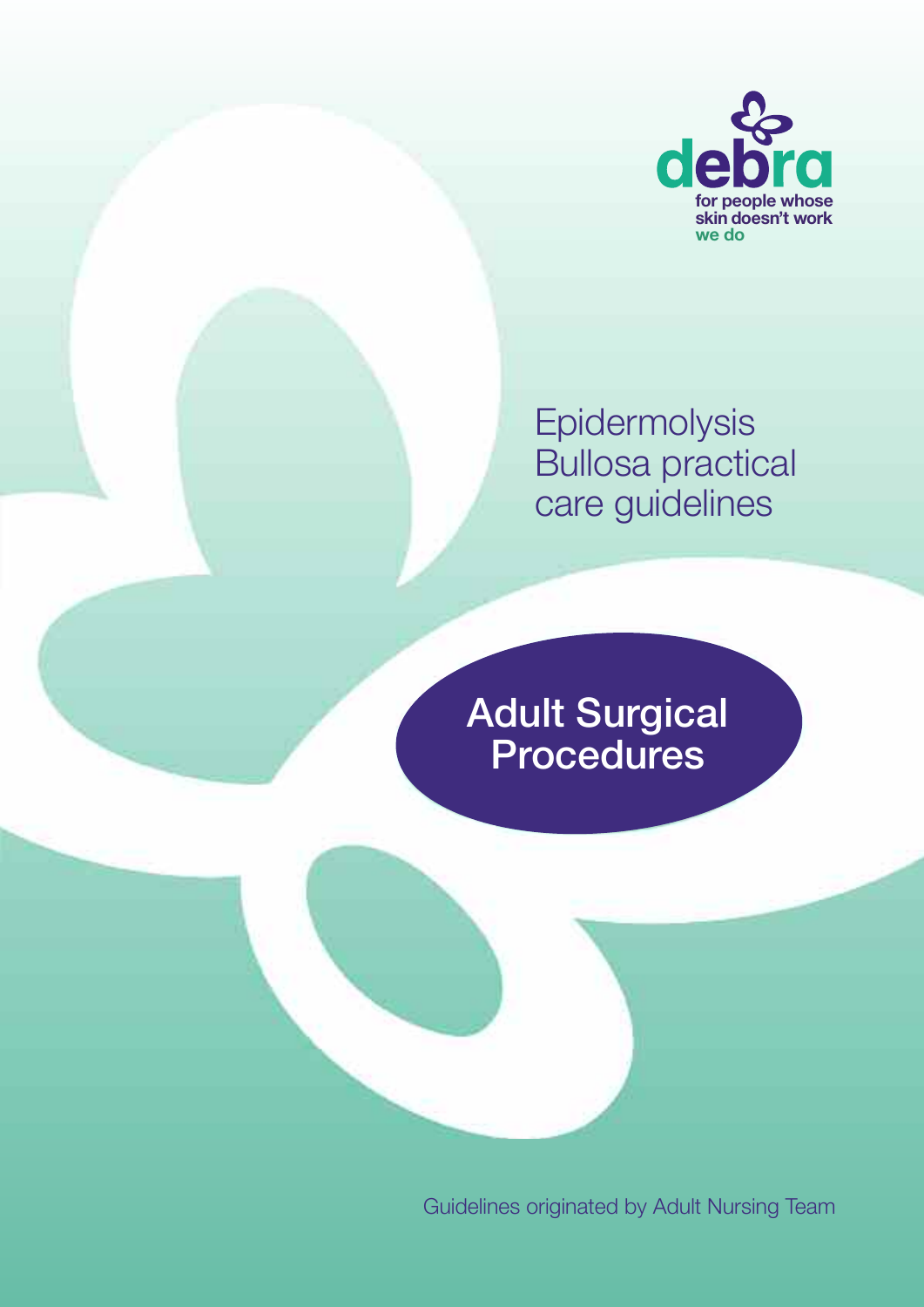DEBRA is the only charity supporting people living and working with EB (Epidermolysis Bullosa) – a rare genetic condition which causes the skin to blister and shear at the lightest friction, or even spontaneously.

### Our purpose

We have a vision of a world where no one suffers from EB.

Until that day, we offer specialist care to those who need it.

We give support to people and families affected.

And we provide real hope for the future by funding pioneering research which will one day find a cure.

## Our service

We provide information, practical help and professional advice through our Nursing and Social Care teams.

In partnership with the NHS, DEBRA's Specialist Children's and Adults' Nursing teams work throughout the UK, providing individual specialist healthcare advice and support to both people with EB and their carers, both in the community and in specialist hospital centres in London, Birmingham and Scotland.

DEBRA's Social Care team works with individuals and families, providing information, advice, advocacy and support on issues such as benefits and finance, housing, education and employment, thereby empowering and enabling people with EB to make their own life choices.

Details for the Nursing and Social Care teams, all DEBRA literature, including our 'In Touch' newsletter, information about our Holiday Homes, local or general meetings, are available on our website or through the DEBRA offices.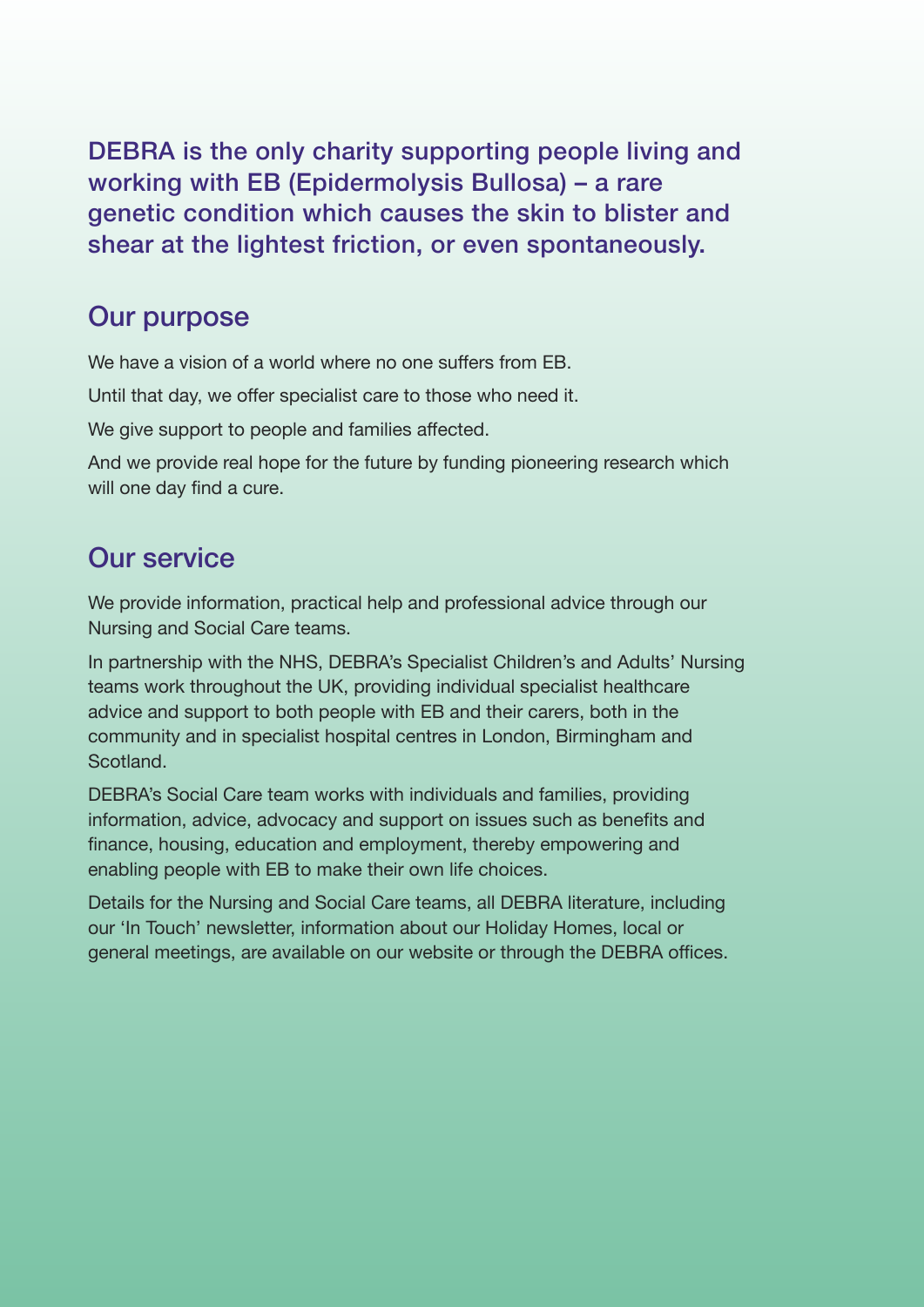#### Authors

Karen Snelson (DEBRA EB Clinical Nurse Specialist) – linked to St. Thomas' Hospital Jane Clapham (DEBRA EB Clinical Nurse Specialist) – linked to St. Thomas' Hospital

These guidelines were originally generated for adult patients under the care of the DEBRA adult EB team & St Thomas' Hospital, London. We would be very happy to offer general advice, however your patient may already be under the care of another EB team. If so, please contact them directly (contact details on back page).

### Guidelines for the practical care of adult patients with Epidermolysis Bullosa during surgical procedures.

#### Aim

To provide all staff involved with the care of patients with Epidermolysis Bullosa (EB) undergoing surgical or invasive procedures with clear guidelines and advice to ensure best practice at all times. This is in line with the WHO safe surgical checklist guidance of 2009 $^{(5)}$ .

#### **Rationale**

EB is a group of rare genetically determined disorders characterised by excessive susceptibility of the skin and mucosa to blister even after trivial shear forces and mechanical trauma. Management of those with EB is often complex and undergoing even routine procedures has the potential to compound their already difficult condition. Whilst in hospital there is a risk of significant skin or mucosal damage and secondary complications as a result of undergoing routine general procedures.

#### Introduction to EB

There are 4 main subtypes of EB:

EB Simplex, Junctional EB, Dystrophic EB and Kindler's Syndrome.

It is those affected by Dystrophic EB who will be seen most frequently as they may require, as a consequence of their disease, frequent diagnostic or therapeutic procedures under general anaesthetic.

Common surgical procedures include repair of syndactyly ("mitten glove" deformity), release of contractures, dental extraction, oesophageal dilatation, formation and repair of gastrostomy sites, excision of Squamous Cell Carcinoma, skin grafting and limb amputation.

The EB patient is the expert in managing the condition and will guide health professionals wherever possible. However, they are most vulnerable when asleep as they are unable to selfadvocate or advise staff about necessary precautions to be taken<sup>(3)</sup>. Forward planning and communication is the key to a successful outcome.

### Pre-Assessment Guidance

Patients with EB have a number of important issues to address in the pre-operative evaluation. If possible, seeing these patients in consultation a week or two ahead of the operative date is useful because it allows data to be collected and consultation to occur in an unhurried manner that does not risk delaying surgery<sup>(6)</sup>.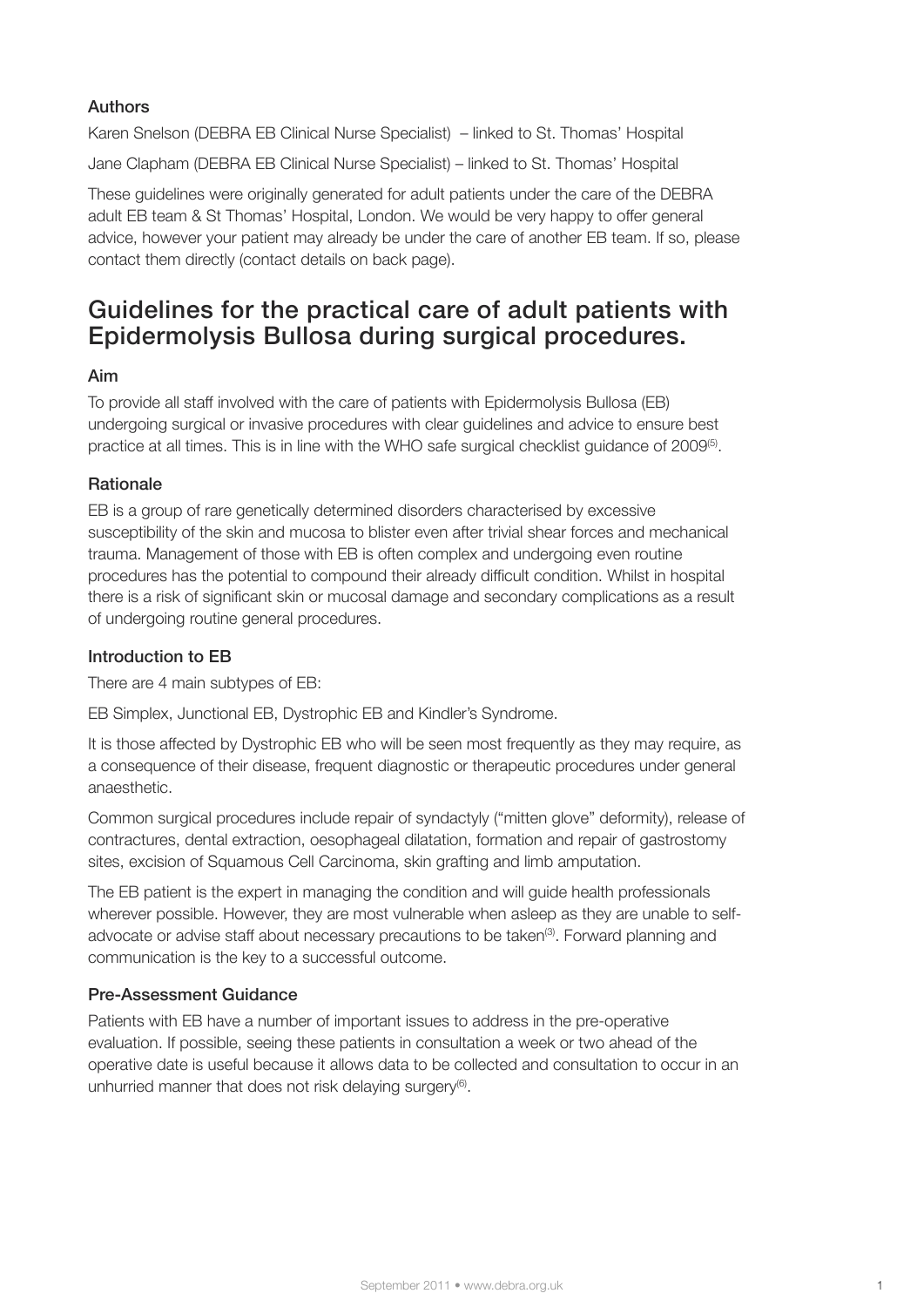| Obtain records of previous<br>anaesthesia                                              | Valuable source of information regarding optimal<br>management of the patient with EB undergoing the<br>procedure.                                                                                                                                            |
|----------------------------------------------------------------------------------------|---------------------------------------------------------------------------------------------------------------------------------------------------------------------------------------------------------------------------------------------------------------|
| <b>Full Blood Count</b>                                                                | For taking blood samples a gentle pair of hands is<br>often better than a tourniquet.                                                                                                                                                                         |
| U&E<br><b>Clotting Screen</b>                                                          | Iron deficient & anaemia of chronic disease are<br>common.                                                                                                                                                                                                    |
|                                                                                        | Renal & cardiac dysfunction may be found in EB.                                                                                                                                                                                                               |
| Assess for possible renal &<br>cardiac complications                                   | May be present in EB & pre-operative<br>echocardiogram should be considered.                                                                                                                                                                                  |
| <b>BMI</b>                                                                             | Malnutrition & low body weight & BMI are frequently seen.                                                                                                                                                                                                     |
|                                                                                        | Treat as per local guidelines.                                                                                                                                                                                                                                |
| <b>MRSA</b> screen<br>Infection control                                                | Infection related to compromised skin integrity & poor<br>immunity related to malnutrition & chronic disease is<br>common in EB.                                                                                                                              |
|                                                                                        | Treat as per local guidelines & prophylactic antibiotics<br>should be considered.                                                                                                                                                                             |
| Gastro-Oesophageal Reflux<br>Disease is common & there is<br>a high risk of aspiration | Patients with EB have a higher risk for gastro-<br>oesophageal reflux <sup>(6)</sup> Antisecretory/mucosal protectant<br>prophylaxis may be required.                                                                                                         |
|                                                                                        | Occurrence of oesophageal strictures is common &<br>anatomically these develop high in the oesophageal<br>tract. Those with oesophageal strictures may have<br>pooled secretions & particulate matter that put them<br>at risk of aspiration <sup>(6)</sup> . |
| Review recent or long term<br>corticosteroid use                                       | Systemic & topical use.                                                                                                                                                                                                                                       |
| Airway assessment                                                                      | Microstomia & limited mouth opening, fixed & scarred<br>tongue, limited neck movement due to contractures,<br>poor dentition & oral blistering are all common features.                                                                                       |
|                                                                                        | Dental caries & restorative dental work may be extensive.                                                                                                                                                                                                     |
|                                                                                        | For detailed advice please contact the EB nursing team.                                                                                                                                                                                                       |
| Musculoskeletal assessment                                                             | Extensive contractures & osteopaenia/osteoporosis<br>may be present. This may result in difficulties<br>achieving optimum procedural positioning.                                                                                                             |
|                                                                                        | Reassurance & full explanation of the procedure is<br>essential.                                                                                                                                                                                              |
| Psychological preparation                                                              | Contact the EB Psychotherapist via EB office if<br>appropriate.                                                                                                                                                                                               |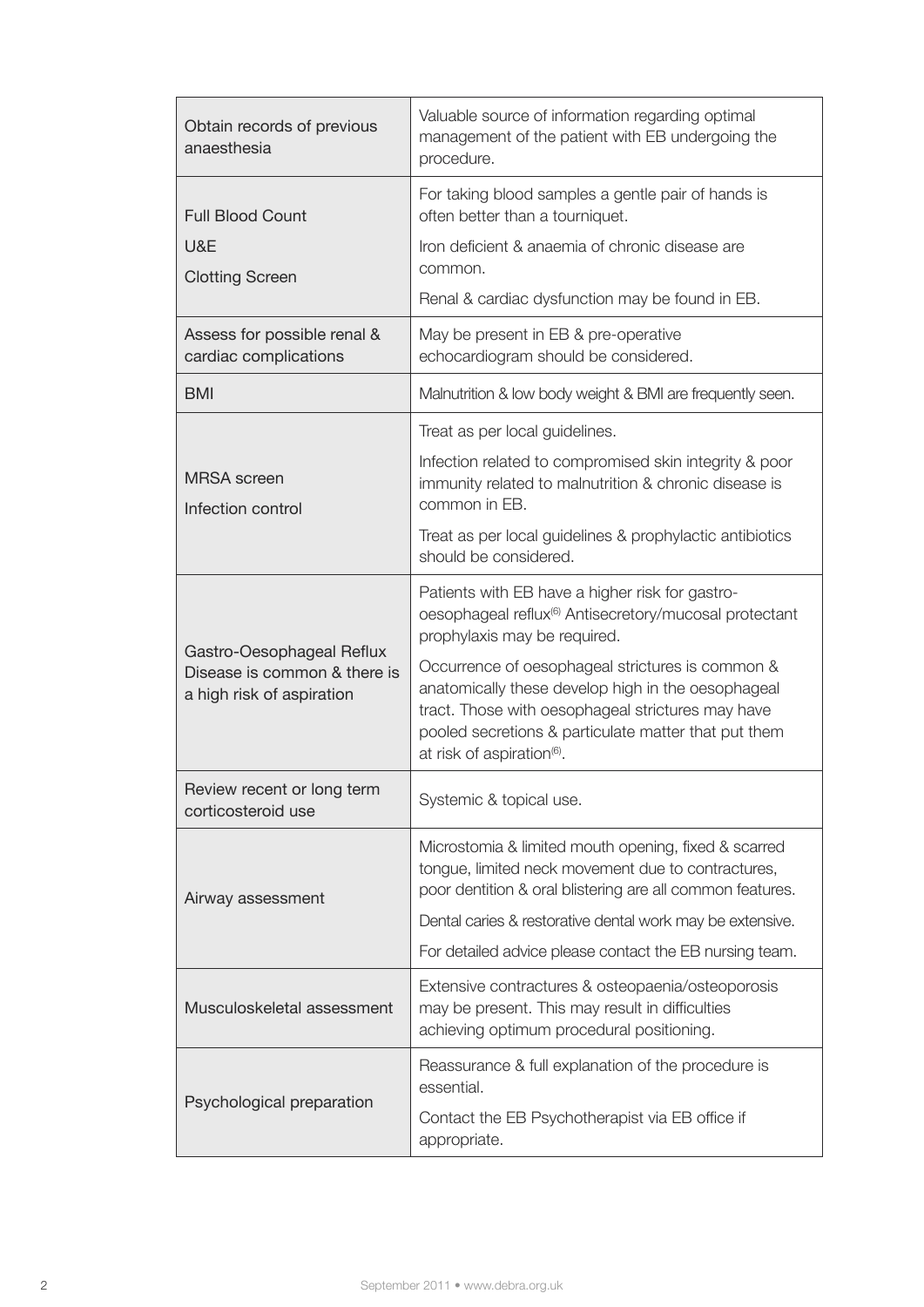## Pre-Operative Preparation and Anaesthetic Management

| Contact EB Adult Nursing Team                                                                                                                                        | For specialist advice & support during admission<br>(see details below).                                                                                                                                                                 |
|----------------------------------------------------------------------------------------------------------------------------------------------------------------------|------------------------------------------------------------------------------------------------------------------------------------------------------------------------------------------------------------------------------------------|
|                                                                                                                                                                      | In addition Dermatology Outreach Nurses may<br>provide practical help with dressings.                                                                                                                                                    |
| Identity bracelets                                                                                                                                                   | Apply with extreme care - ideally over a protective<br>dressing or tubifast.                                                                                                                                                             |
| "Handle with Care" stickers                                                                                                                                          | Available from EB team – ensure these are placed<br>on all patient notes & (if patient consents) they can<br>also be applied to gown as an easy visual<br>reminder.                                                                      |
| Anti embolitic management                                                                                                                                            | Avoid TEDS.                                                                                                                                                                                                                              |
|                                                                                                                                                                      | Flowtron boots are recommended where available.                                                                                                                                                                                          |
| Supply of suitable dressings &<br>Silicone medical adhesive remover<br>e.g. Apeel® or Niltac® (or a 50/50<br>preparation) should be taken to<br>theatre with patient | To avoid inappropriate use of adherent dressings &<br>ensure the safe removal of any dressing, tape or<br>monitoring stickers that may be inadvertently<br>applied.                                                                      |
| Moving & Handling Issues<br><b>Pressure Relief</b>                                                                                                                   | Request assistance & guidance from the patient<br>as appropriate.                                                                                                                                                                        |
|                                                                                                                                                                      | Minimise the number of transfers.                                                                                                                                                                                                        |
|                                                                                                                                                                      | e.g. anaesthetise in operating theatre to avoid at<br>least one episode of patient transfer <sup>(2)</sup> .                                                                                                                             |
|                                                                                                                                                                      | Transfer using "lift and place" approach $(1)$ – never<br>slide.                                                                                                                                                                         |
|                                                                                                                                                                      | Use of "Pat Slides" is strictly contraindicated.                                                                                                                                                                                         |
|                                                                                                                                                                      | Gloved hands in contact with the skin can cause<br>damage to fragile skin - where feasible gloves<br>should be well lubricated. (Take care to ensure<br>gloves/hands are free from lubrication when<br>handling equipment).              |
|                                                                                                                                                                      | EB Nursing team will provide advice appropriate to<br>each individual regarding safest transfer - use of<br>the HoverMatt® is highly recommended for all<br>lateral transfers - contact the EB office or nursing<br>team to arrange use. |
|                                                                                                                                                                      | Use KCI RIK operating table pads for maximum<br>pressure relief.                                                                                                                                                                         |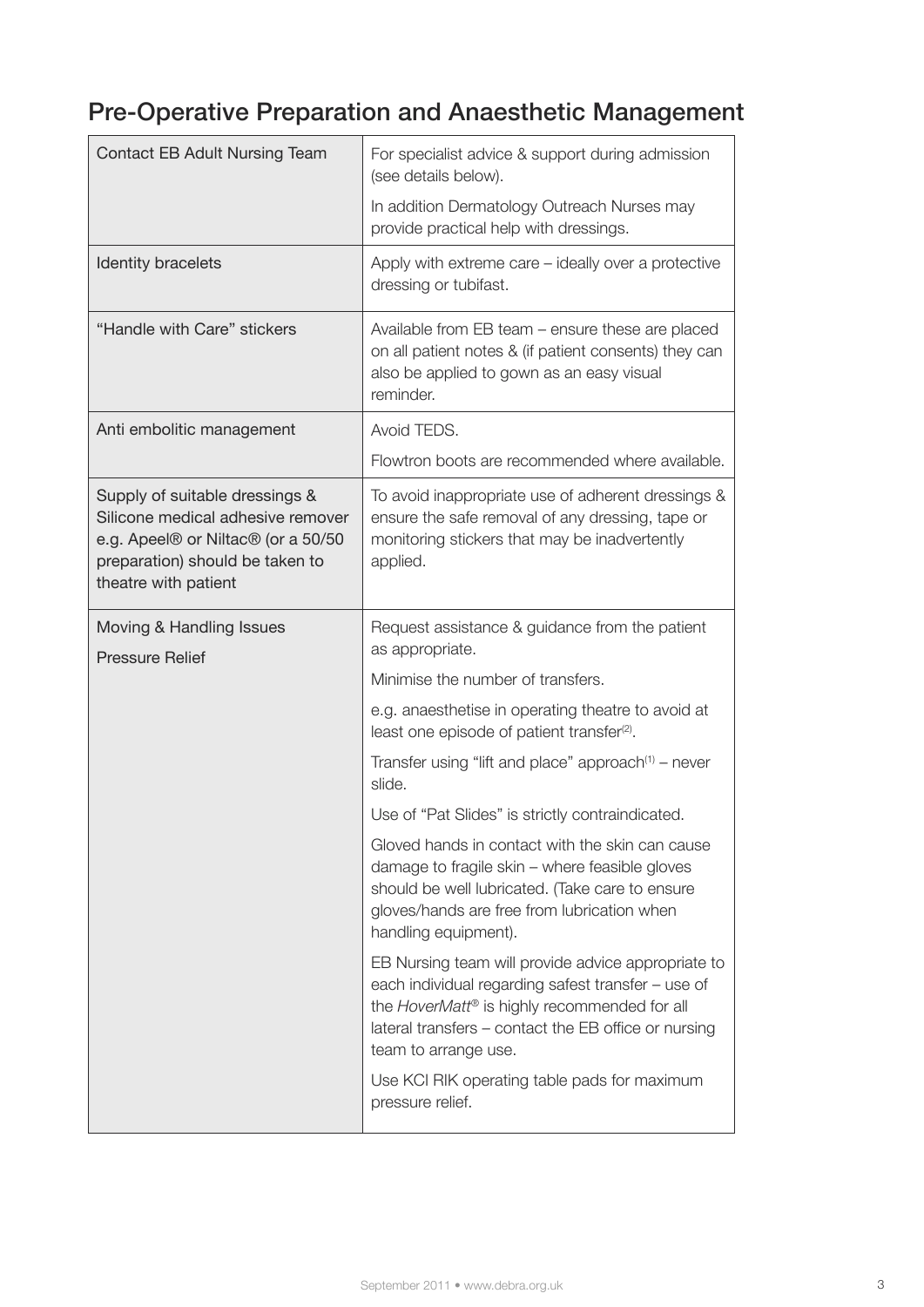| <b>Skin</b>       | Blisters & erosions may be present & dressings<br>should be left in situ wherever possible. If removal<br>of dressings is unavoidable, cling film may be used<br>as a temporary covering to the skin. |
|-------------------|-------------------------------------------------------------------------------------------------------------------------------------------------------------------------------------------------------|
| Skin preparation  | Avoid rubbing or stroking the skin.                                                                                                                                                                   |
|                   | Cleansing fluid can be poured over limb & patted<br>dry or a cleansing swab can be placed on skin,<br>gentle downward pressure applied & then<br>removed.                                             |
| IV access         | Use gentle pressure to distend veins & aid cannula<br>insertion. If a tourniquet is used this should be well<br>padded.                                                                               |
|                   | Secure cannula with Episil <sup>®</sup> or Mepitac <sup>®</sup> tape &<br>k-band®.                                                                                                                    |
|                   | In addition, the skin beneath the cannula should<br>be protected from trauma e.g. with Mepilex<br>Transfer <sup>®</sup> , Mepilex Lite <sup>®</sup> or similar non-adherent<br>dressing.              |
|                   | To secure central & arterial lines suturing should be<br>considered.                                                                                                                                  |
| Eyes              | Never tape the eyelids $-$ instead close gently $\&$<br>then cover with Geliperm® hydrogel sheet.                                                                                                     |
|                   | Eyelid contractures may be present. There is a risk<br>of corneal abrasion.                                                                                                                           |
| Theatre drapes    | Secure drapes with a carefully positioned towel<br>clip. Avoid use of sticky tape.                                                                                                                    |
| Airway management | After securing the airway, the priority is the<br>avoidance of trauma & further bullae formation -<br>care must be taken when applying face masks,<br>head tilting and lifting chin.                  |
|                   | Wrap foam padding around tape ties before<br>securing ET tube to protect the skin on the face<br>& neck.                                                                                              |
|                   | Cover the areas of face where mask &/or<br>anaesthetist's fingers will rest with a protective<br>layer of suitable non-adherent dressing such as<br>Mepitel One®, Geliperm® or ActiformCool®.         |
|                   | Cricoid pressure is not contraindicated but<br>pressure should be applied evenly and with no<br>sideways movement <sup>(4)</sup> .                                                                    |

Detailed advice & guidance on choice of anaesthesia & airway management (intubation) is available in Guys & St Thomas' NHS Trust Anaesthetic Guidelines<sup>(1)</sup>. Please contact the EB nursing team for more information if required.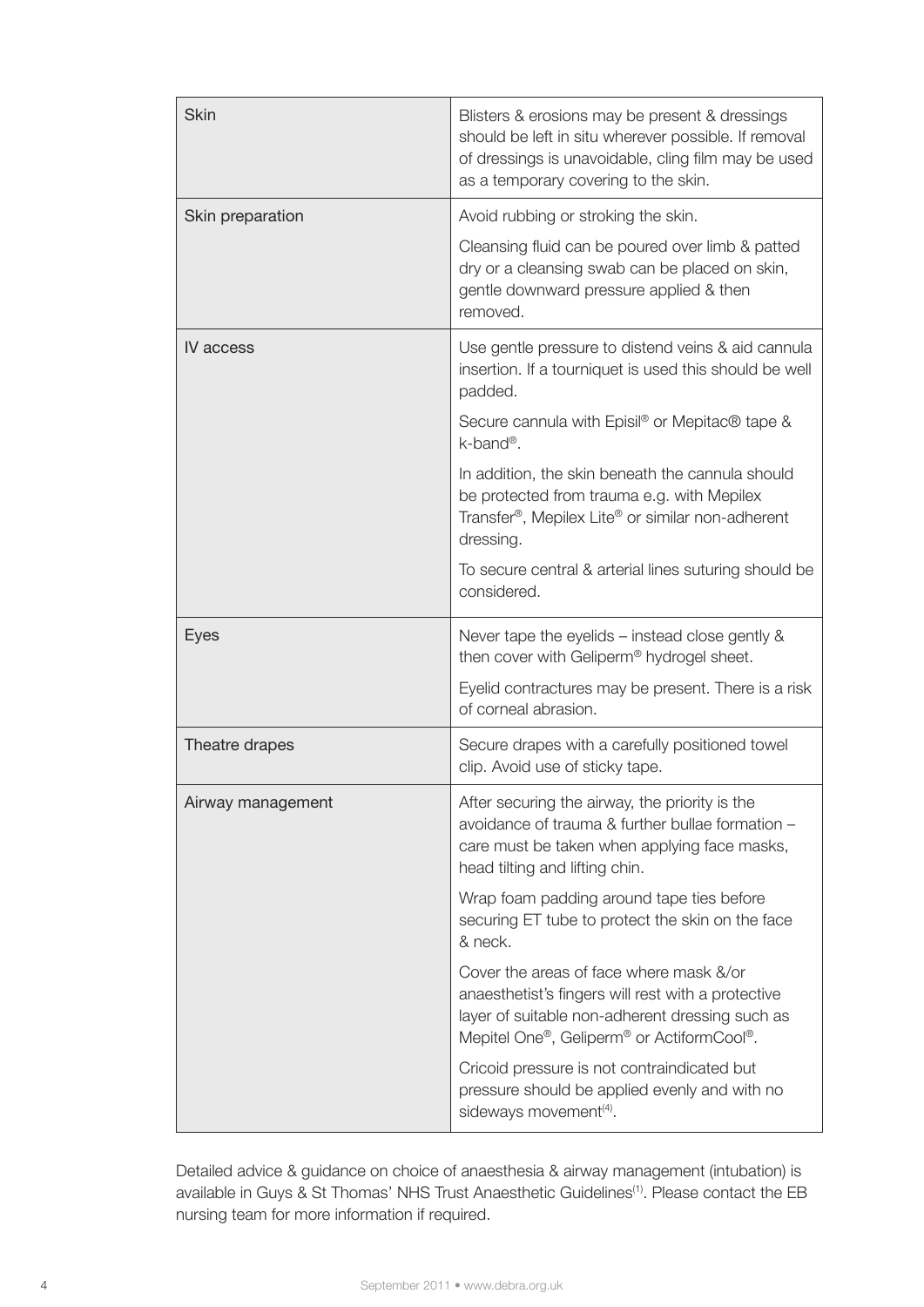## Epidural Management

Skin preparation as above.

Avoid use of "sticky drapes".

Use of adhesive dressings to safely secure the epidural is unavoidable unless suturing (using a tunnelling method) is an option. Use of medical adhesive removal spray is essential when removing the epidural in order to avoid skin damage.

Protect the skin on the spine from potential damage caused by pressure from cannula by applying Mepilex Transfer® to the back underneath the line.

Wherever possible allow the patient/carer to remove dressings when the epidural is removed.

### Intra-Operative Management and Monitoring

| Oxygen<br>saturation<br>monitoring     | Nail & hand deformity is common & therefore it may not be possible to<br>apply the probe to a digit. It may be necessary to use the ear lobe.<br>If the finger probe is used it is suggested that the finger is well<br>lubricated & then protected with the tip of a glove before the probe is<br>applied <sup>(2)</sup> .                                                                          |
|----------------------------------------|------------------------------------------------------------------------------------------------------------------------------------------------------------------------------------------------------------------------------------------------------------------------------------------------------------------------------------------------------------------------------------------------------|
| <b>BP</b>                              | Apply 2-3 layers of soft padding (e.g. soft-band) beneath the cuff.                                                                                                                                                                                                                                                                                                                                  |
| <b>ECG</b>                             | Use non-adhesive electrode pads wherever possible.<br>Adhesive electrodes can be used if the adhesive part is removed & the<br>electrode secured in place with Mepitac®. Alternatively the electrode<br>can be placed onto a defib pad sandwiched between two pieces of<br>Mepitel® <sup>(2)</sup> or stuck directly onto Mepitel One® (Note that the readout<br>can be erratic with these methods). |
| Temperature<br>control &<br>monitoring | Standard tympanic temperature monitoring advised.<br>Avoid tempadots.<br>To maintain patient body temperature during the procedure an<br>adjustable warming system (e.g. Bair Hugger) may be used.                                                                                                                                                                                                   |
| Trolley, bed &<br>equipment            | Ensure that all equipment coming into contact with the patient is well<br>padded & lubricated where appropriate.                                                                                                                                                                                                                                                                                     |
| Incidental<br>pressure                 | Avoid staff inadvertently leaning on or resting instruments on the<br>patient.                                                                                                                                                                                                                                                                                                                       |
| Diathermy                              | Consider use of bipolar diathermy or harmonic scalpel as adhesive<br>pads should be avoided wherever possible.<br>If unavoidable then the pad should be removed with extreme caution &<br>generous use of silicone medical adhesive remover spray or 50/50.                                                                                                                                          |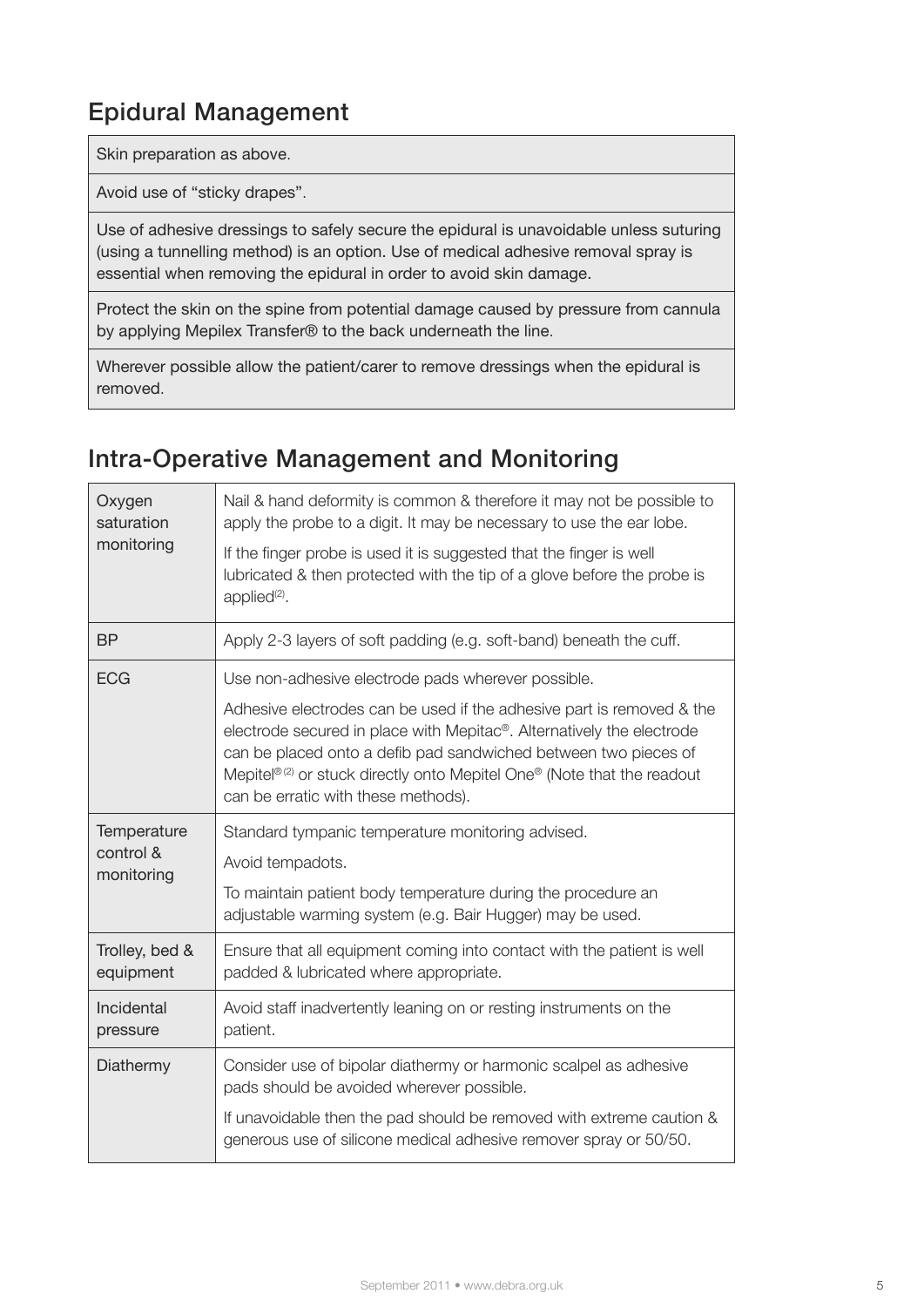### Occasional & non-routine intra-operative procedures

| Urinary<br>catheterisation                             | Use a small gauge silicone catheter (10ch or smaller) & ensure<br>that it is well lubricated.<br>Position catheter tubing with care to avoid potential skin<br>damage. |
|--------------------------------------------------------|------------------------------------------------------------------------------------------------------------------------------------------------------------------------|
| Naso-gastric tube<br>insertion                         | Avoid use of rigid NG tube.<br>Lubricate small gauge tube well before insertion & position with<br>care.                                                               |
| Use of stirrups for<br>positioning during<br>procedure | If required the legs should be well padded for protection first.                                                                                                       |

### Post Operative Management & Analgesia

| Extubation                  | Awake extubation should be considered to minimise potential airway<br>obstruction & the need for mask pressure on the unprotected face.                             |
|-----------------------------|---------------------------------------------------------------------------------------------------------------------------------------------------------------------|
|                             | Oropharangeal suctioning can lead to life threatening bullae formation <sup>(4)</sup> .                                                                             |
|                             | Post Operative oxygen should be administered via a face mask padded<br>with Mepilex Transfer®. Alternatively protect the face with a dressing such<br>as Geliperm®. |
| Pharangeal                  | Direct vision suction only.                                                                                                                                         |
| suction                     | Avoid yanker suckers where possible.                                                                                                                                |
| Nutritional<br>requirements | Special diets may be required & the advice of a dietitian with knowledge<br>of EB should be sought (EB dietitian can be contacted via EB office).                   |
|                             | Constipation may be a chronic problem.                                                                                                                              |
|                             | Many people with EB will have a gastrostomy.                                                                                                                        |
| Beds/<br>mattresses         | Continuous pressure relieving system e.g. Repose® should be used.<br>The KCI Visio <sup>®</sup> mattress should be used if the patient is at high risk.             |
|                             | Wherever possible the patient should have an electric bed to enable self                                                                                            |
|                             | positioning & reduce the risk of skin damage as result of manual<br>handling.                                                                                       |
| Analgesia                   | Consider use of regional anaesthesia as an adjunct to general<br>anaesthesia <sup>(1)</sup> .                                                                       |
|                             | Pain management as per WHO analgesic ladder is recommended.                                                                                                         |
|                             | PR analgesia should be used with extreme caution (risk of damage to<br>fragile anal margins).                                                                       |
|                             | Use of morphine is NOT contraindicated in EB <sup>(1)</sup> .                                                                                                       |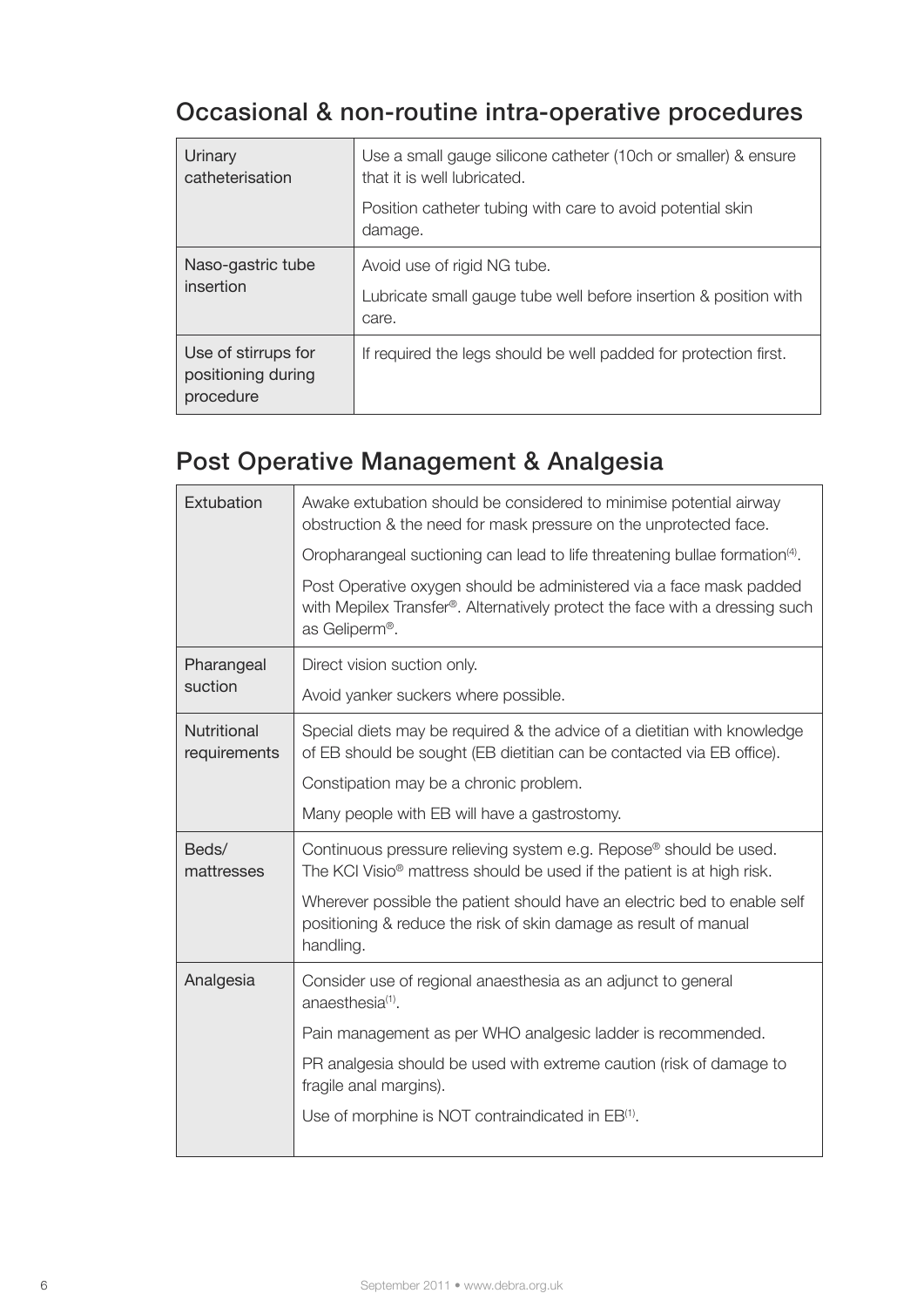### Theatre Essentials

- SpO2 ear probe
- ECG electrodes placed on defib gel pads
- Mepitel One®, Geliperm® and ActiformCool® to protect face from masks
- Silicone medical adhesive remover e.g. Apeel® or Niltac® spray to remove tapes & dressings safely
- Soft band
- Mepilex Transfer ® to protect back if Epidural used
- Mepitel<sup>®</sup>, Mepilex<sup>®</sup> or Episil<sup>®</sup> to secure venflon
- Mepitac® to secure ETT or LMA. Alternatively use foam padding around tape ties
- Cling Film to protect skin temporarily if dressings are removed
- Selection of Classic LMAs size 2- 2.5
- Nasal Mask (Goldman)
- Selection of laryngoscopes
- Fibre optic laryngoscope

### To be avoided…

#### Anything sticky!

But don't panic! If something has been inadvertently applied then remove using silicone medical adhesive remover spray. If this is not available or appropriate please leave in situ and ask the patient to remove it later. Much damage occurs when people panic and try to remove something immediately – unless it is essential that the item is removed it is far better to leave it to the patient or their carer.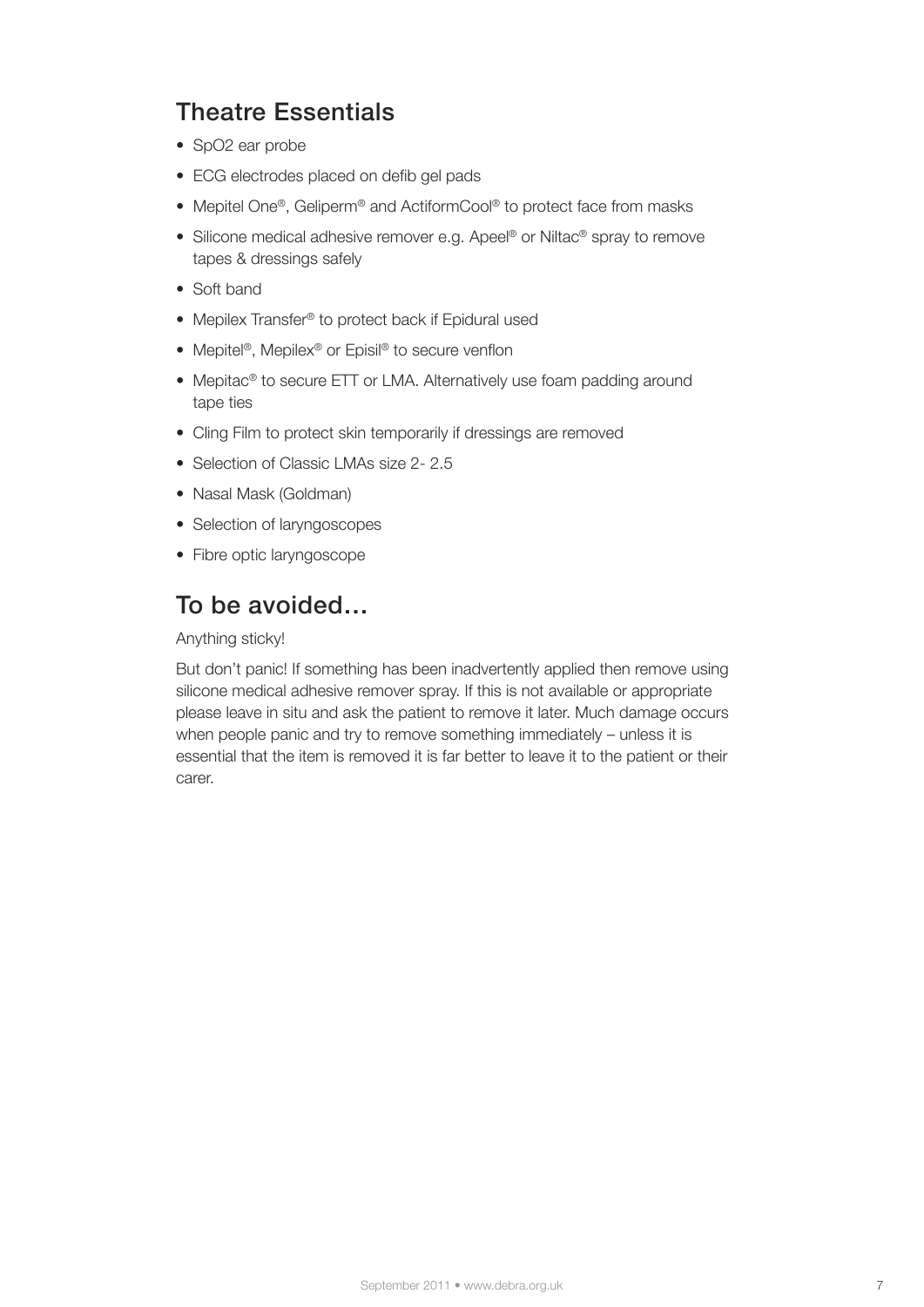### **References**

- 1. Guys & St Thomas' NHS Trust (2010) Guidelines for Anaesthetic Management of Epidermolysis Bullosa Patients
- 2. Herod et al (2002) Epidermolysis Bullosa in children: pathophysiology, anaesthesia and pain management. Paediatric Anaesthesia 12: 388-397
- 3. Sweeney K (2009) Protocol for the pre-operative, intra-operative and post-operative care of a patient with Recessive Dystrophic Epidermolysis Bullosa. St James's Hospital, Ireland.
- 4. Ames W, Mayou B & Williams K (1999) Anaesthetic management in epidermolysis bullosa. British Journal of Anaesthesia 82 (5): 746-51
- 5. WHO (2009, January 26). National Patient Safety Agency. Retrieved October 12, 2010, from www.npsa.nhs.uk/advise.
- 6. Goldschneider K, Lucky A, Mellerio J et al (2008). Perioperative care of patients with Epidermolysis Bullosa: proceedings of the 5th international symposium on Epidermolysis Bullosa, Santiago Chile, December 4–6, 2008. Pediatric Anesthesia 2010 20: 797–804

| Product                         | Company                               |
|---------------------------------|---------------------------------------|
| Flowtron Boots                  | Huntley Heatlhcare Limited            |
| Apeel                           | Clinimed Limited                      |
| <b>Niltac</b>                   | Trio Healthcare International Limited |
| HoverMatt                       | Hovertech International               |
| KCI RIK                         | <b>KCI Medical Limited</b>            |
| <b>KCI Visio</b>                | <b>KCI Medical Limited</b>            |
| Episil                          | Advancis Medical                      |
| Mepitac                         | Molnlycke Healthcare                  |
| Mepital One                     | Molnlycke Healthcare                  |
| Mepilex Transfer & Mepilex Lite | Molnlycke Healthcare                  |
| K band                          | Urgo Ltd                              |
| Geliperm                        | Geistlich Sons Limited                |
| <b>ActiFormCool</b>             | Activa Healthcare Limited             |
| Bair Hugger                     | Arizant UK Limited                    |
| Repose                          | <b>Frontier Theraputics Limited</b>   |

#### Further support and advice

Further details of products listed in Guidelines can be obtained from the adult nursing team contacts listed on the back page.